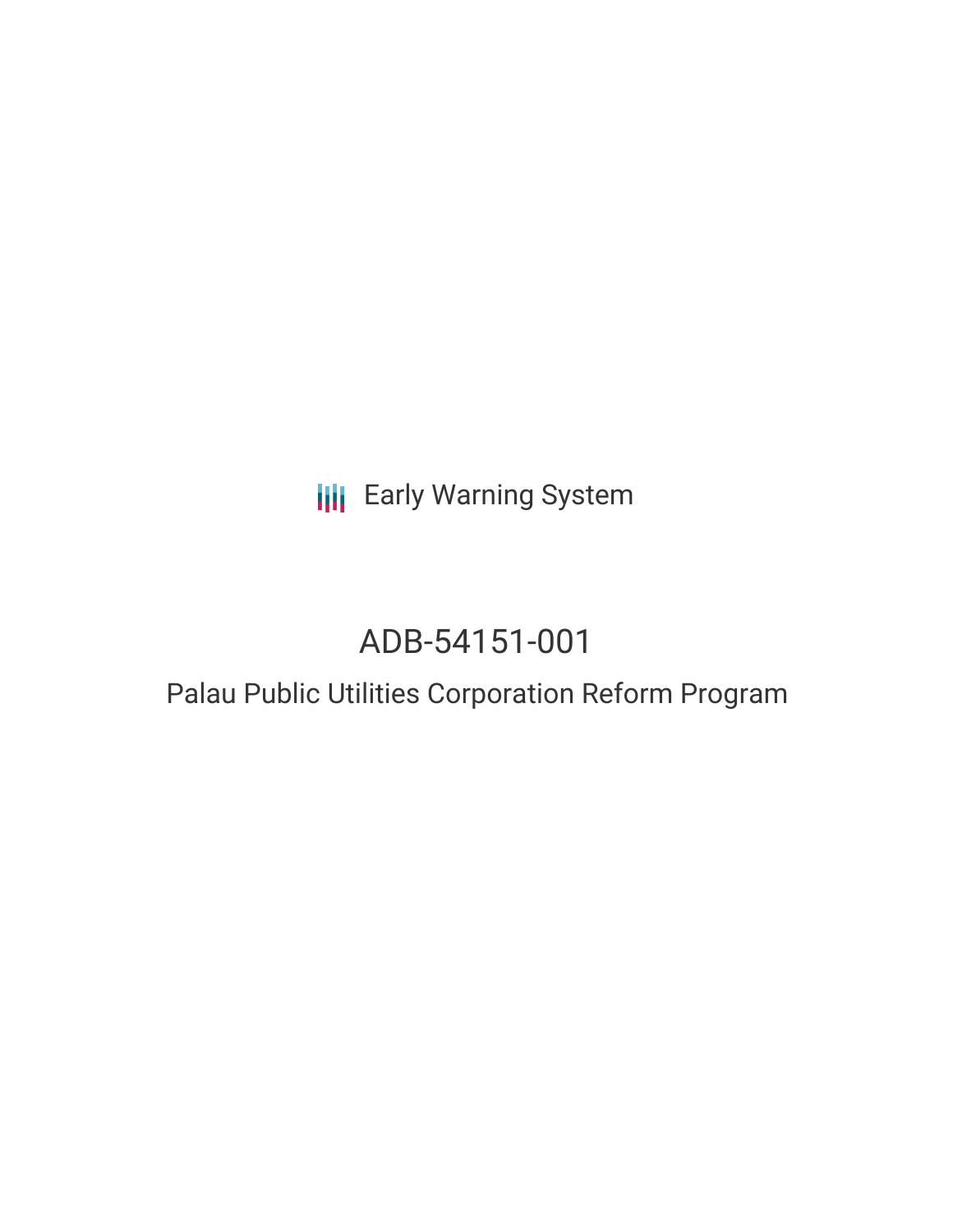

#### **Quick Facts**

| <b>Countries</b>               | Palau                         |
|--------------------------------|-------------------------------|
| <b>Financial Institutions</b>  | Asian Development Bank (ADB)  |
| <b>Status</b>                  | Proposed                      |
| <b>Bank Risk Rating</b>        | U                             |
| <b>Borrower</b>                | Government of Palau           |
| <b>Sectors</b>                 | Energy, Technical Cooperation |
| <b>Investment Type(s)</b>      | Fund                          |
| <b>Investment Amount (USD)</b> | $$5.40$ million               |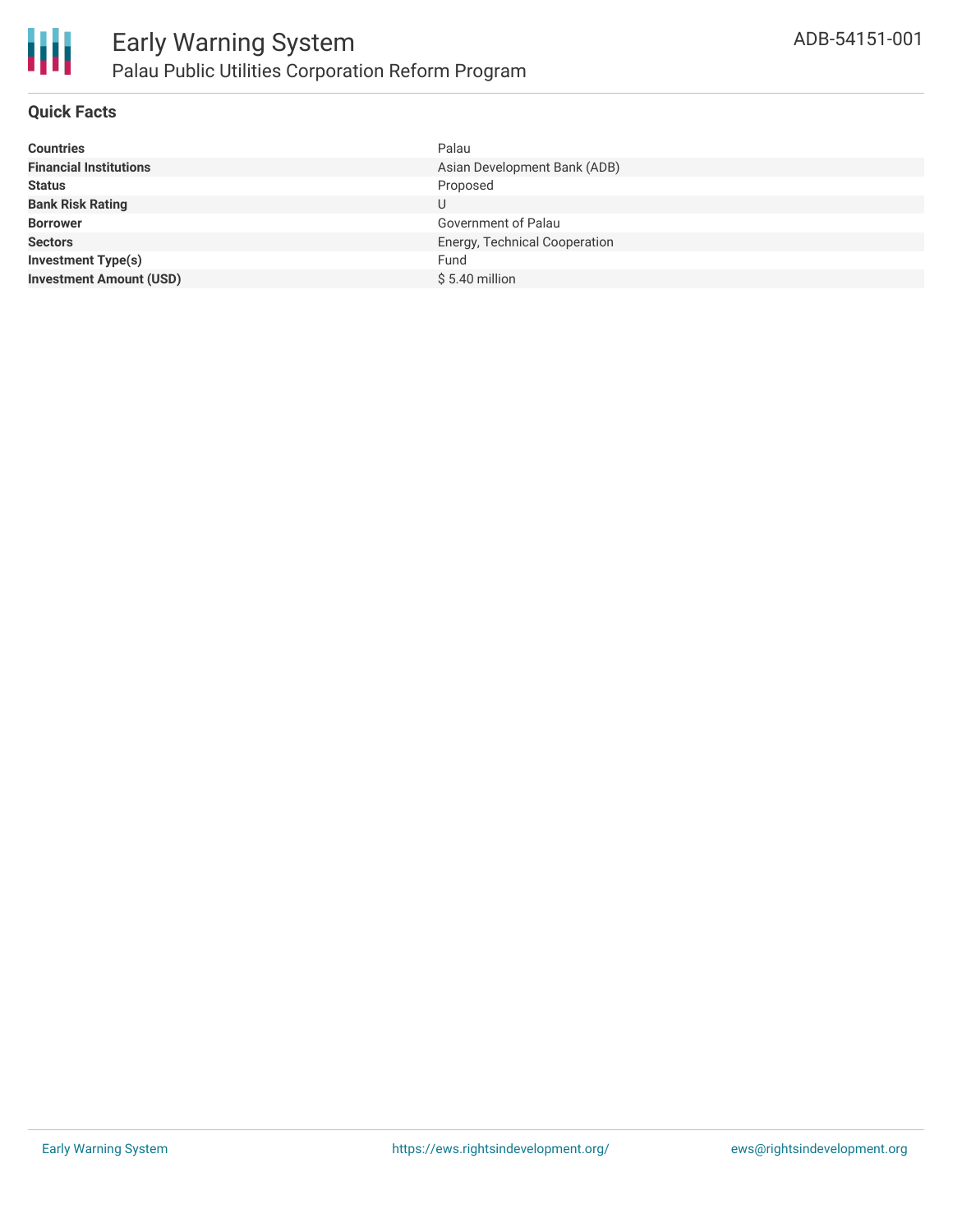

# **Project Description**

According to the bank's website, "The proposed Palau Public Utilities Corporation Reform program aims to strengthen the corporate governance and financial management of Palau's water and electricity utility company, Palau Public Utilities Corporation (PPUC), and improve electricity market by supporting tariff reforms. The programmatic approach is proposed through policy-based loans to finance two subprograms during 2020 2022. The programmatic approach will (i) confirm sequencing of reforms and investment projects in coordination with the IMF and other partners, (ii) ensure long-term continued engagement as the reforms are multi-fold and require multiple years to implement and yield results, (iii) facilitate provision of advisory and analytical assistance to support implementation of reforms, and (v) adjust the size of respective subprograms with the pace of implementation. Transaction technical assistance (TA) will facilitate program implementation, including providing technical advice to and building the capacity of the Ministry of Finance (MoF) and PPUC."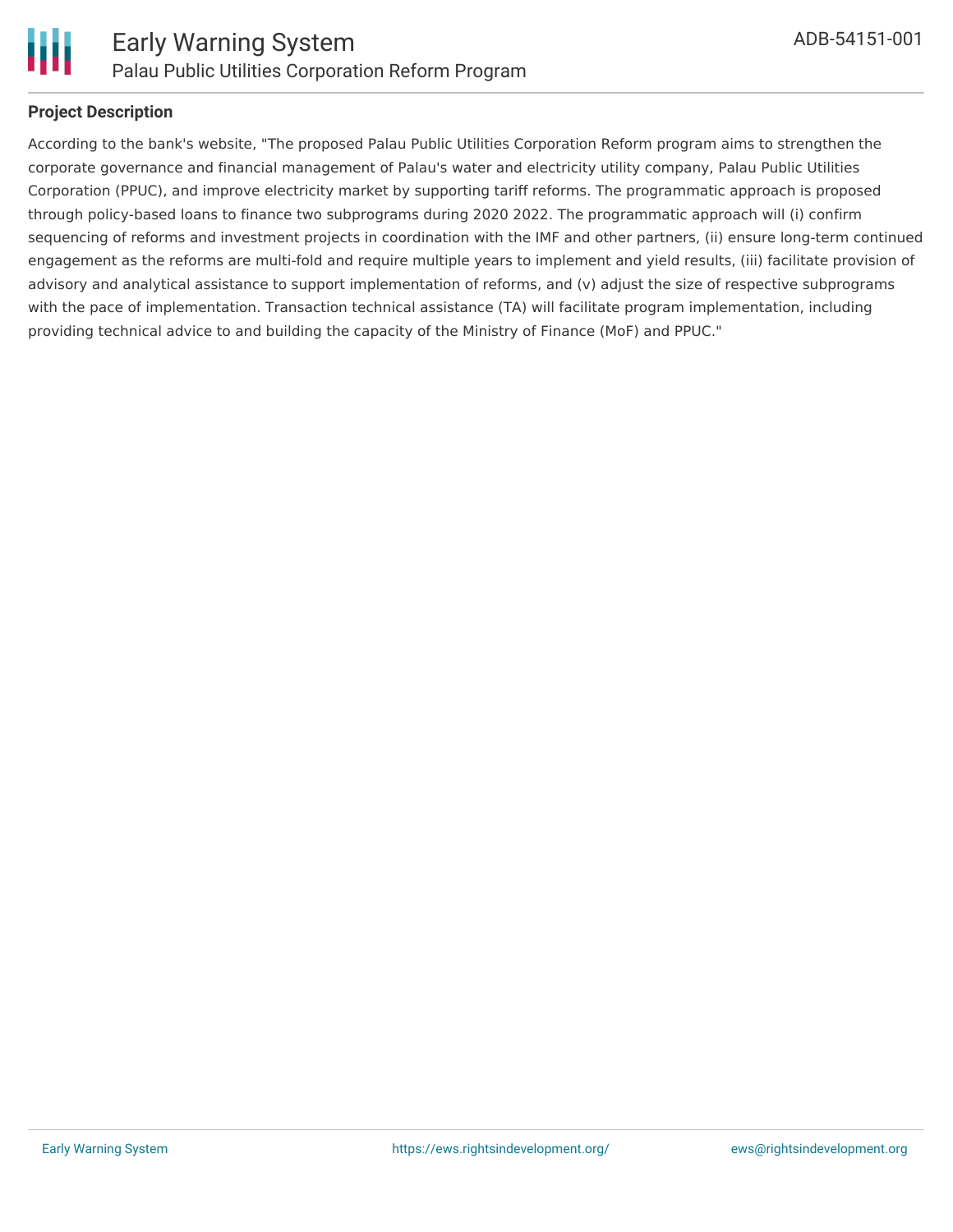

### **Investment Description**

Asian Development Bank (ADB)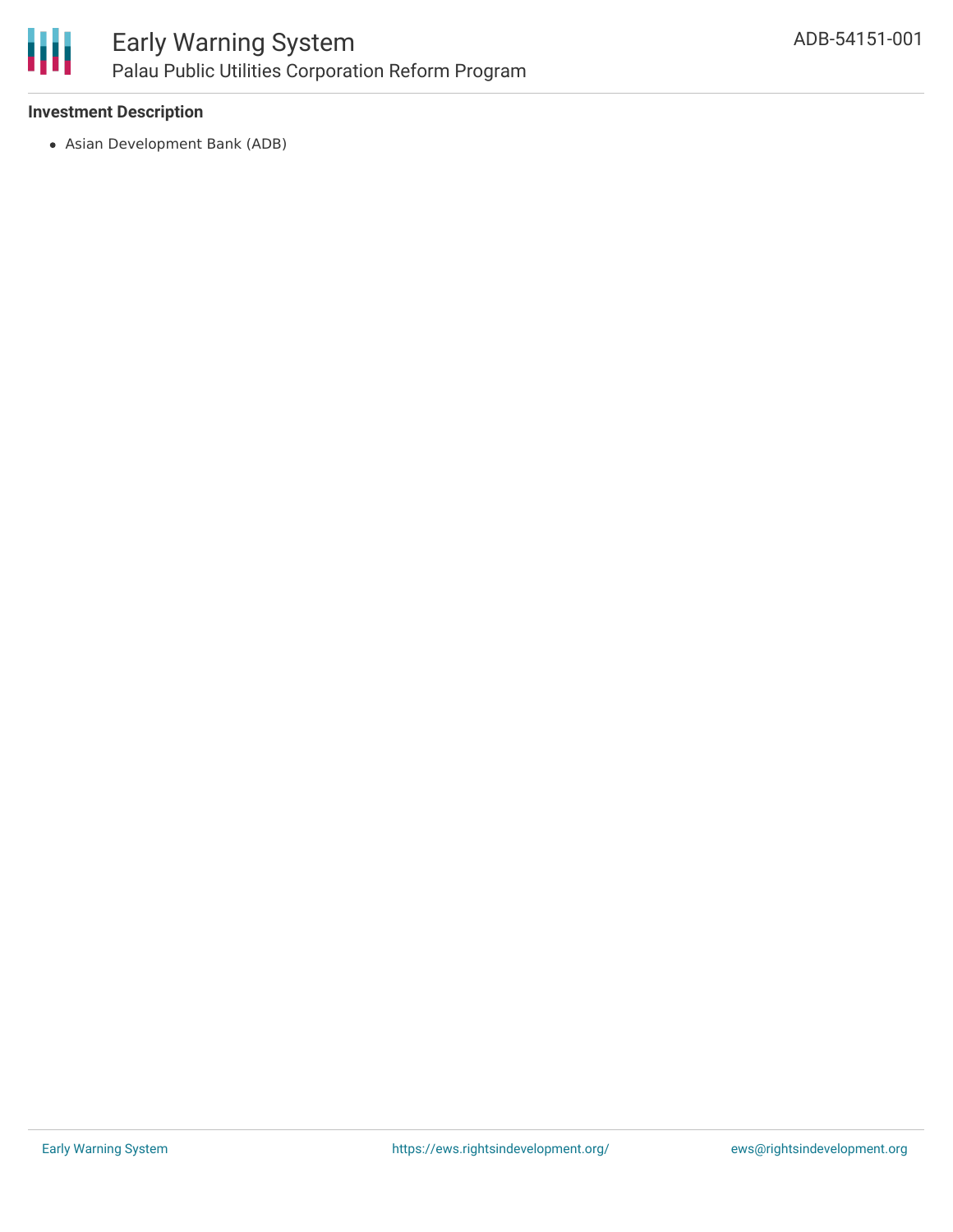

# **Contact Information**

Responsible ADB Officer Abbasov, Rafayil Responsible ADB Department Pacific Department Responsible ADB Division PAEN Executing Agencies Ministry of Finance 3rd Floor, Executive Bldg, ROP Capitol Ngerulmud, Melekeok State,P.O. Box 6011 Koror, PW 96940, Republic of Palau

#### **ACCOUNTABILITY MECHANISM OF ADB**

The Accountability Mechanism is an independent complaint mechanism and fact-finding body for people who believe they are likely to be, or have been, adversely affected by an Asian Development Bank-financed project. If you submit a complaint to the Accountability Mechanism, they may investigate to assess whether the Asian Development Bank is following its own policies and procedures for preventing harm to people or the environment. You can learn more about the Accountability Mechanism and how to file a complaint at: <http://www.adb.org/site/accountability-mechanism/main>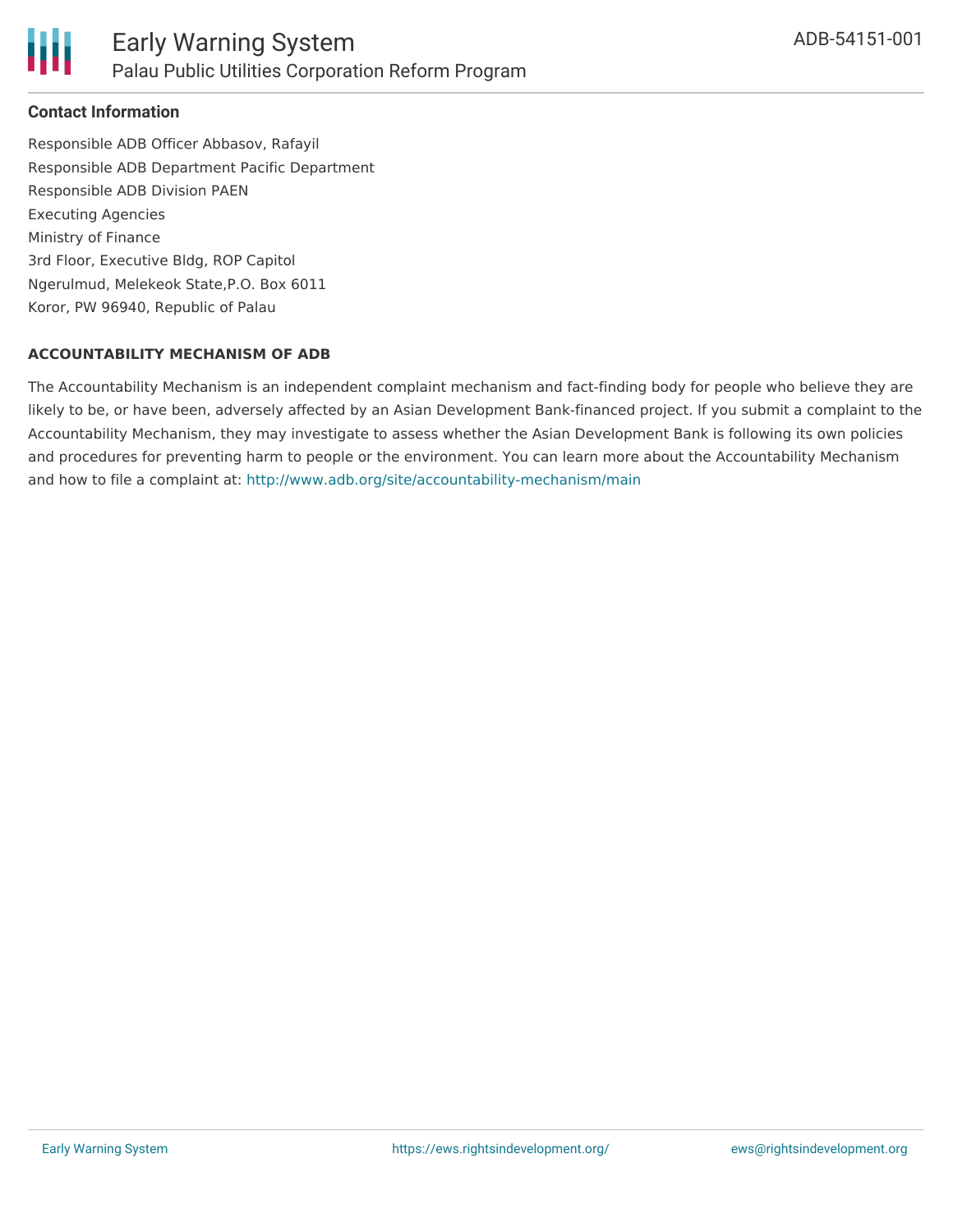

#### **Bank Documents**

• Project [Disclosure](https://ewsdata.rightsindevelopment.org/files/documents/01/ADB-54151-001.pdf) PDF [\[Original](https://www.adb.org/printpdf/projects/54151-001/main) Source]